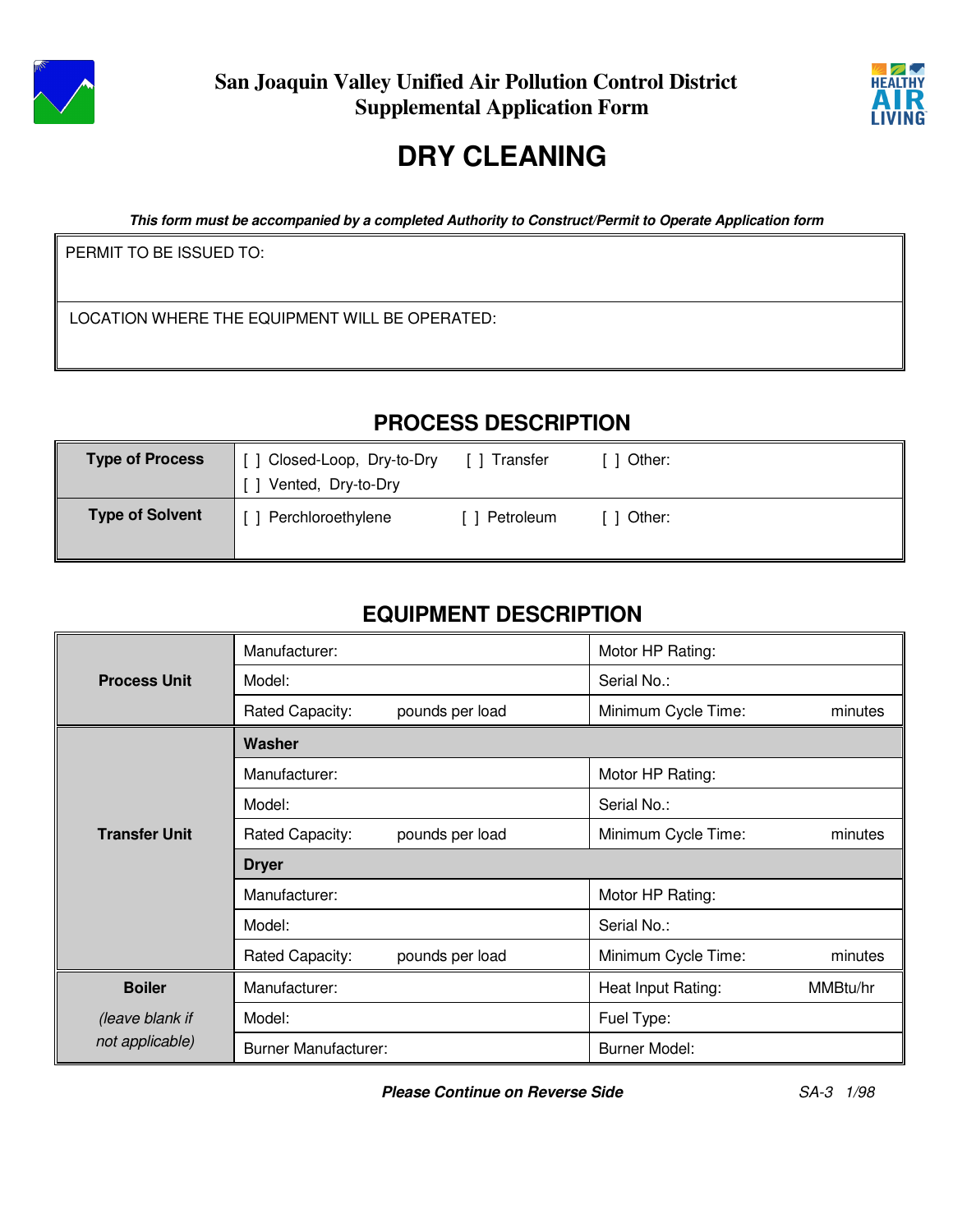### **CONTROL EQUIPMENT DESCRIPTION**

| <b>Primary Control</b>   | [ ] Refrigerated Vapor Condenser                                                                    |                  |  |  |
|--------------------------|-----------------------------------------------------------------------------------------------------|------------------|--|--|
|                          | [ ] Vapor Adsorption:<br>Adsorbent:                                                                 | [ ] Carbon       |  |  |
|                          |                                                                                                     | Other            |  |  |
|                          | [ ] Other:                                                                                          |                  |  |  |
| <b>Equipment Data</b>    | (If the Control Equipment is not part of the Dry Cleaning machine, complete the following<br>lines) |                  |  |  |
|                          | Manufacturer:                                                                                       | Model:           |  |  |
|                          | Serial No.:                                                                                         | Motor HP Rating: |  |  |
| <b>Secondary Control</b> | [ ] Vapor Adsorption:<br>Adsorbent:<br>[ ] Carbon                                                   |                  |  |  |
|                          | Other                                                                                               |                  |  |  |
|                          | [ ] Other:                                                                                          |                  |  |  |
| <b>Equipment Data</b>    | (If the Control Equipment is not part of the Dry Cleaning machine, complete the following<br>lines) |                  |  |  |
|                          | Manufacturer:                                                                                       | Model:           |  |  |
|                          | Serial No.:                                                                                         | Motor HP Rating: |  |  |

#### **ADDITIONAL INFORMATION**

1. Maximum Operating Schedule: \_\_\_\_\_\_\_\_Hours per day \_\_\_\_\_\_\_\_\_Days per week \_\_\_\_\_\_\_\_Weeks per year

2. Maximum Process Weight Rate: \_\_\_\_\_\_\_\_\_\_Pounds of materials cleaned per day

3. Maximum Solvent (Perc/Petroleum) Usage: \_\_\_\_\_\_\_\_\_\_Gallons per year

4. Mileage: \_\_\_\_\_\_\_\_\_\_Pounds of materials cleaned per gallon of solvent used

5. If a solvent other than Perchloroethylene is used, include a Material Safety Data Sheet (MSDS) with this application.

6. Distance to nearest residence: \_\_\_\_\_\_\_meters or \_\_\_\_\_\_\_feet

7. Distance to nearest business: \_\_\_\_\_\_\_ meters or \_\_\_\_\_\_\_feet

8. Stack Height (distance from ground to vent/stack): \_\_\_\_\_\_\_meters or \_\_\_\_\_\_\_feet

**Please Continue on Next Page SA-3 1/98** 

9. Please **circle** the room ventilation system used at the facility: